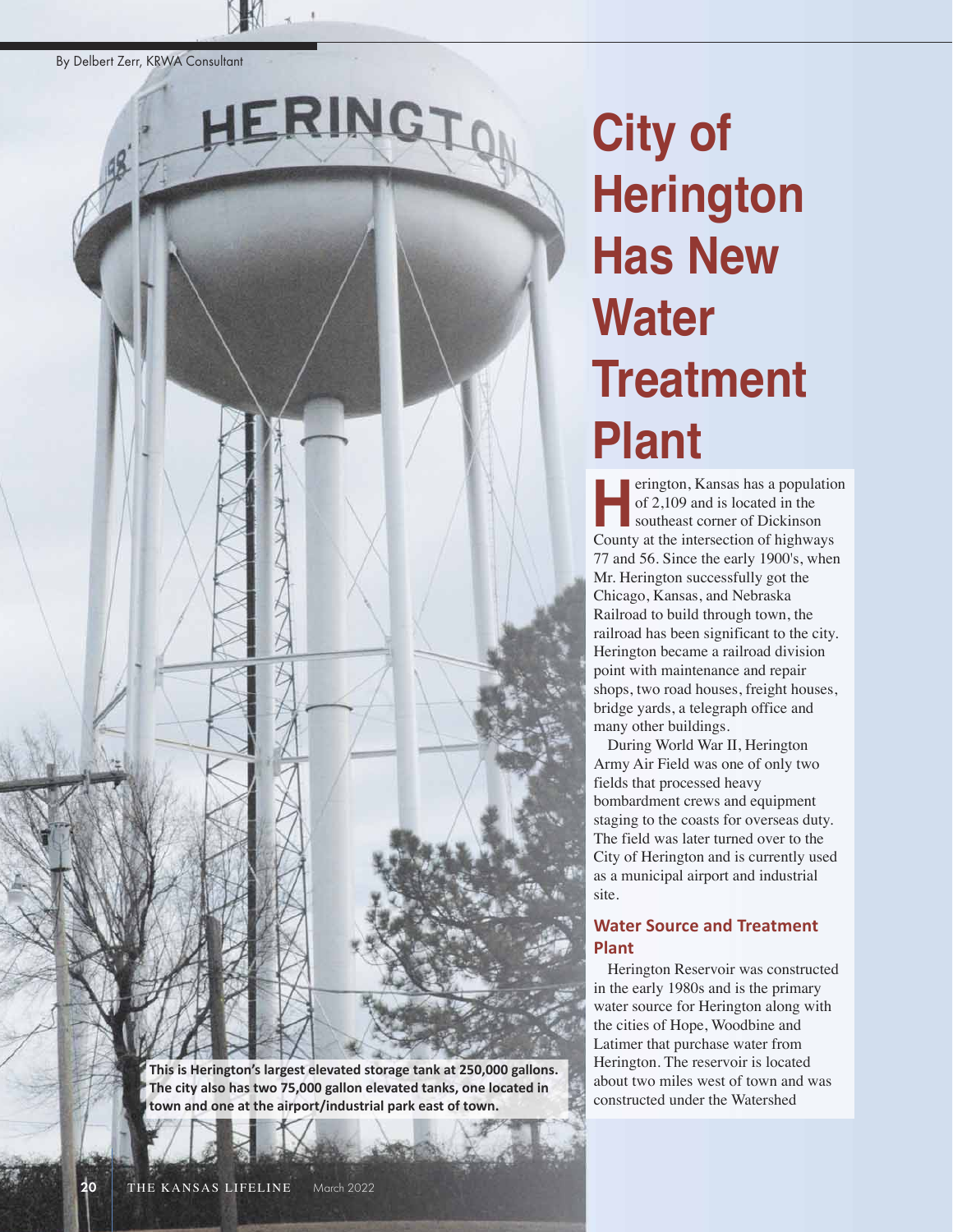

**This is a view of the new water plant building containing the two package plants along with the ozone generator, high service and backwash pumps, and an office. The old power plant building that still contains the clearwell can be seen on the right side of the photo. The contractor is still on site to finish cleanup.**



**This sign identifying the funding source is located at the entrance of the plant grounds.** 

Protection and Flood Prevention Act with the assistance of the Soil Conservation Service, U.S. Department of Agriculture.

The original water plant was built as an extension of the city-owned power plant. The filters, clearwell, and high service pumps were located inside the power plant building. The other parts of the water plant, including some modifications and additions made over the years, were located to the south of the power plant building and consisted of two upflow clarifiers, a chemical storage building, chlorine contact

basin, and chlorine and ammonia storage building.

Both the water and power plants provided adequate service to residents of the city. However, after many years of operation, the facilities needed improvement. After reviewing the overall situation, the city decided to contact a consulting engineer to look into possible improvements.

#### **Plant Improvement Needs**

Driggs Design Group of Manhattan, Kan., was hired to evaluate the existing facilities and prepare an improvement plan. The result was a plan that identified many areas that needed improvement, including replacing the main office and laboratory facilities, replacing the gravity sand filters, and pumps located in the power plant building. Another area of concern was the issue of compliance with the Environmental Protection Agency (EPA) standard for trihalomethanes (THMs). The city had been



**Plant Operator Mitch Gehrke reviews filter backwash settings.** 

experiencing problems with high THMs and was required to address that problem.

The proposed improvements included a new building to be located just to the south of the existing power plant building that would consist of a package water treatment plant basically abandoning the two upflow clarifiers, the gravity sand filters, and pumps located within the power plant building. A pilot study was needed to evaluate the feasibility of utilizing this type of plant to move forward with this proposal.

#### **First Stage: Chemical Conditioning with Tube Settling**

With the pilot study showing satisfactory results, the decision was made to move forward with a package plant. The plant chosen is a WesTech Trident HS Package Water Treatment System. In reviewing the company's literature, the multi-barrier design of the Trident HS package consists of high-rate settling, adsorption clarification, and mixed media filtration, all contained in a single stainless steel tank. Two tanks were provided for redundancy. Raw water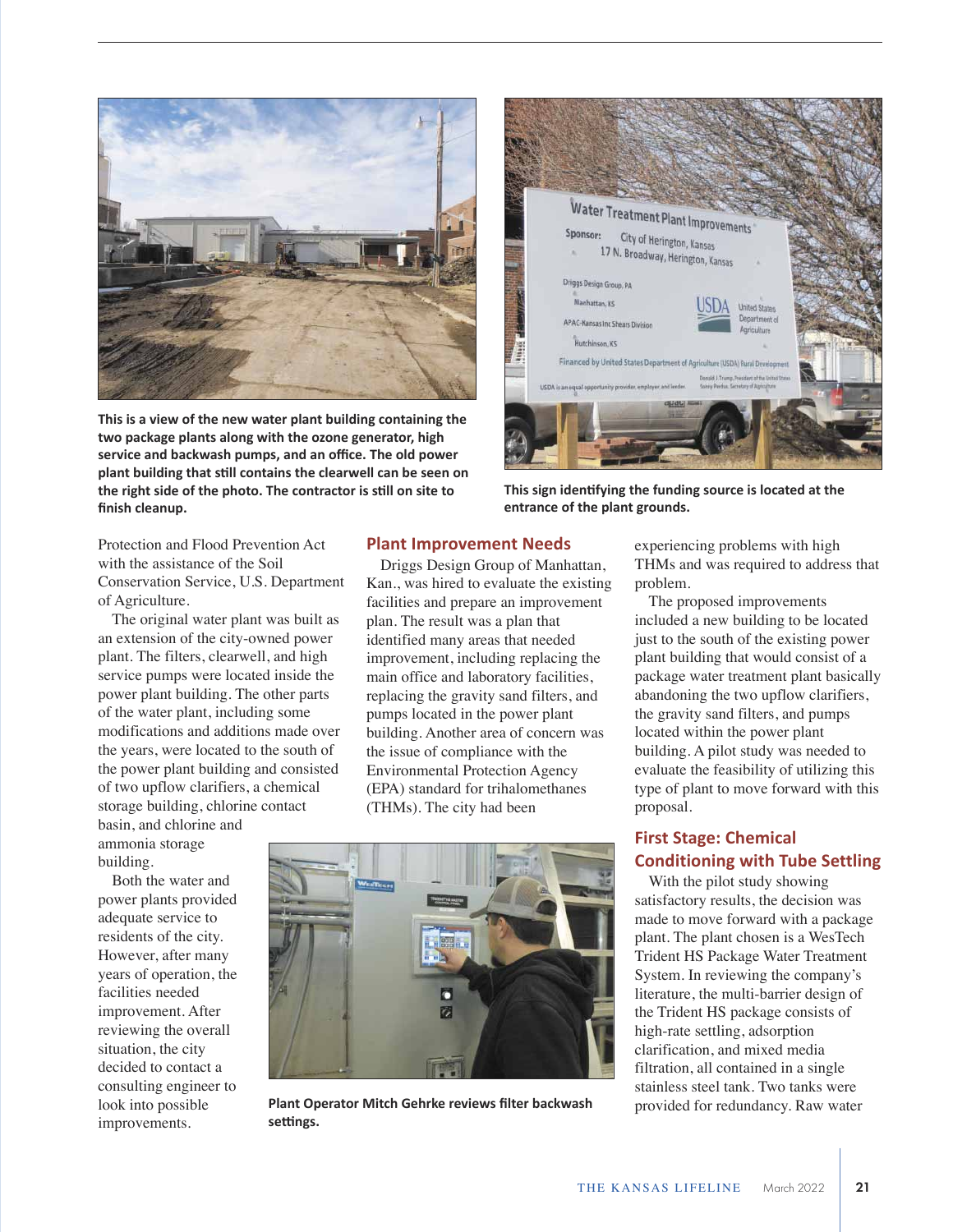

**These photos show the oxygen tanks and the Primozone ozone generator that will allow the city to comply with the EPA standard for THMs of 80 ppm.** 

treated with a coagulant (ferric chloride) and an anionic polymer enters the first stage or high-rate settling compartment. Tube settlers were installed in this compartment to help reduce influent solids concentration before the next stage.

#### **Second Stage: Enhanced Clarification**

Effluent from stage one is injected with a cationic polymer prior to entering the second stage or adsorption clarifier. The

**In reviewing the company's literature, the multibarrier design of the Trident HS package consists of highrate settling, adsorption clarification, and mixed media filtration, all contained in a single stainless steel tank.** 



adsorption clarifier contains a combined bed of both compressible and buoyant bed adsorption media to further reduce solids prior to filtration. Captured solids are periodically flushed from the clarifier using an air/water combination.

### **Third Stage: Mixed Media Filtration**

Effluent from stage two moves to the third stage which is mixed media filtration. The media consists of anthracite, sand, and high-density garnet supported by a direct retention underdrain. An air/water backwash is utilized to clean the filter media. Some backwash water will be returned to the head of the plant and be reused. Filter effluent flows to an existing clearwell and is pumped to town by two new high service pumps. These pumps and new backwash pumps were installed inside the new building.

## **Control of Trihalomethanes (THMs)**

Like most surface water systems in Kansas, Herington has used free chlorine to comply with chlorine contact time requirements, followed with the addition of ammonia to convert to combined chlorine for a maintenance residual in the distribution system. This procedure for controlling THMs has been and continues to be a common method of complying with the THM standard of 80 ppm. Mitch Gehrke, Water Plant Operator, noted however that the city had experienced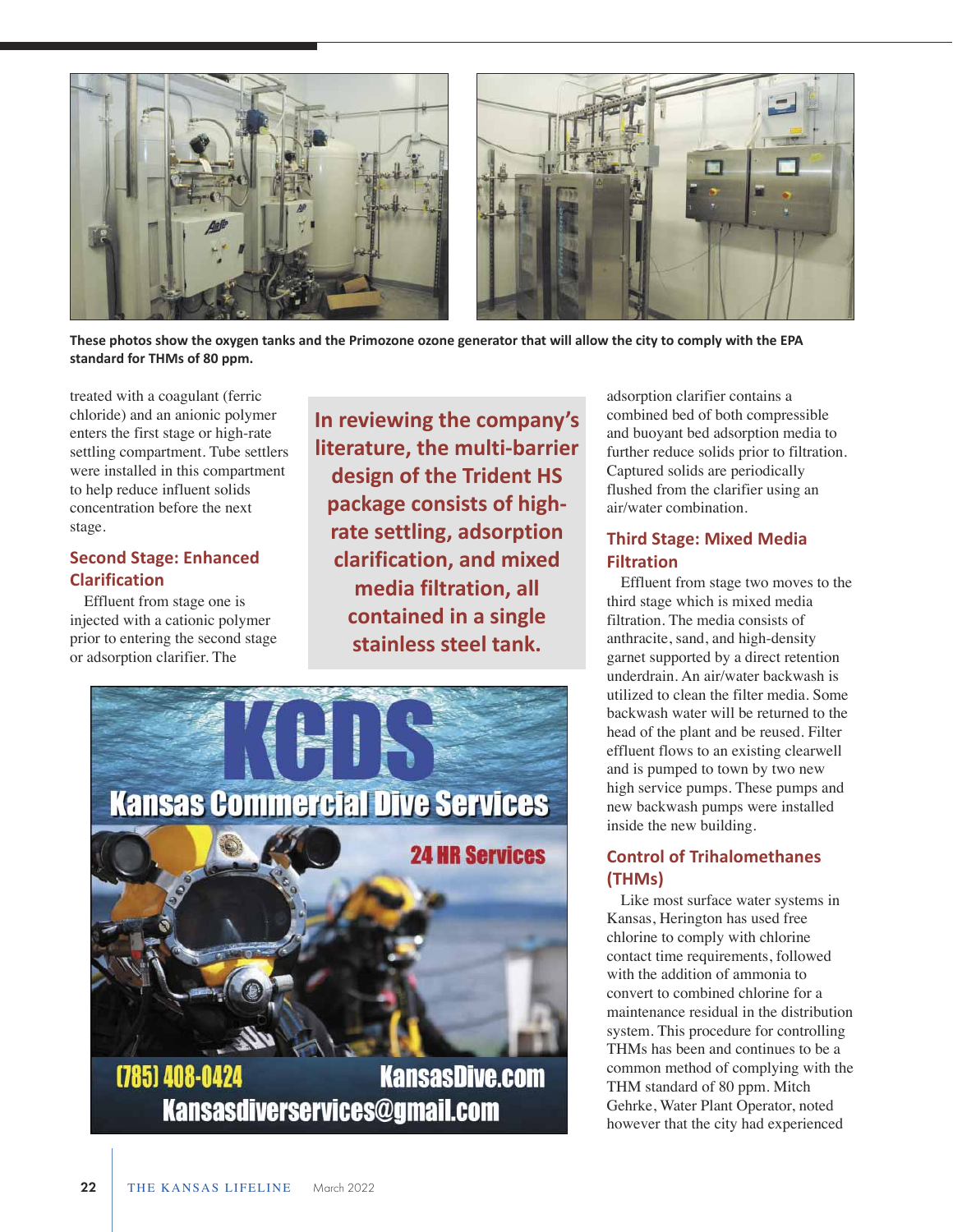elevated THMs. With water system upgrades being planned, the city wanted to take a look at methods to further reduce THMs in the distribution system. The process chosen was to change to ozonation as the primary disinfectant for effective control of bacteria, viruses, Giardia, and Cryptosporidium. Ozone is very effective in oxidizing harmful chemicals in the water and has successfully reduced THMs in other Kansas systems using ozone as the primary disinfectant. Ozone treatment has the added advantage of removing compounds that cause earthy and musty tastes and odors due to algae that grow in lakes. Customers will likely notice a reduction of these tastes and odors.

Ozone is not stable and has a short life meaning it cannot be stored or transported. Ozone must be generated on-site. Primozone supplied the ozone generators selected for this system. The process consists of producing oxygen from ambient air followed by the production of ozone via the ozone generators. Ozone generators produce ozone by breaking apart oxygen  $(O<sub>2</sub>)$ 



**The complete surface water treatment process is contained in these tanks; they replaced the original upflow clarifiers and gravity sand filters.** 

**Ozone is not stable and has a short life meaning it cannot be stored or transported. Ozone must be generated onsite.** 

molecules into single atoms which then attach to other oxygen molecules to form ozone  $(O_3)$ .

The cost of this project was \$4,500,000. Funding was arranged by financing \$3,500,000 with the U.S Department of Agriculture, Rural Development with a 40-year loan. The city was allowed \$1,000,000 as loan forgiveness from the Kansas Department of Health and Environment.